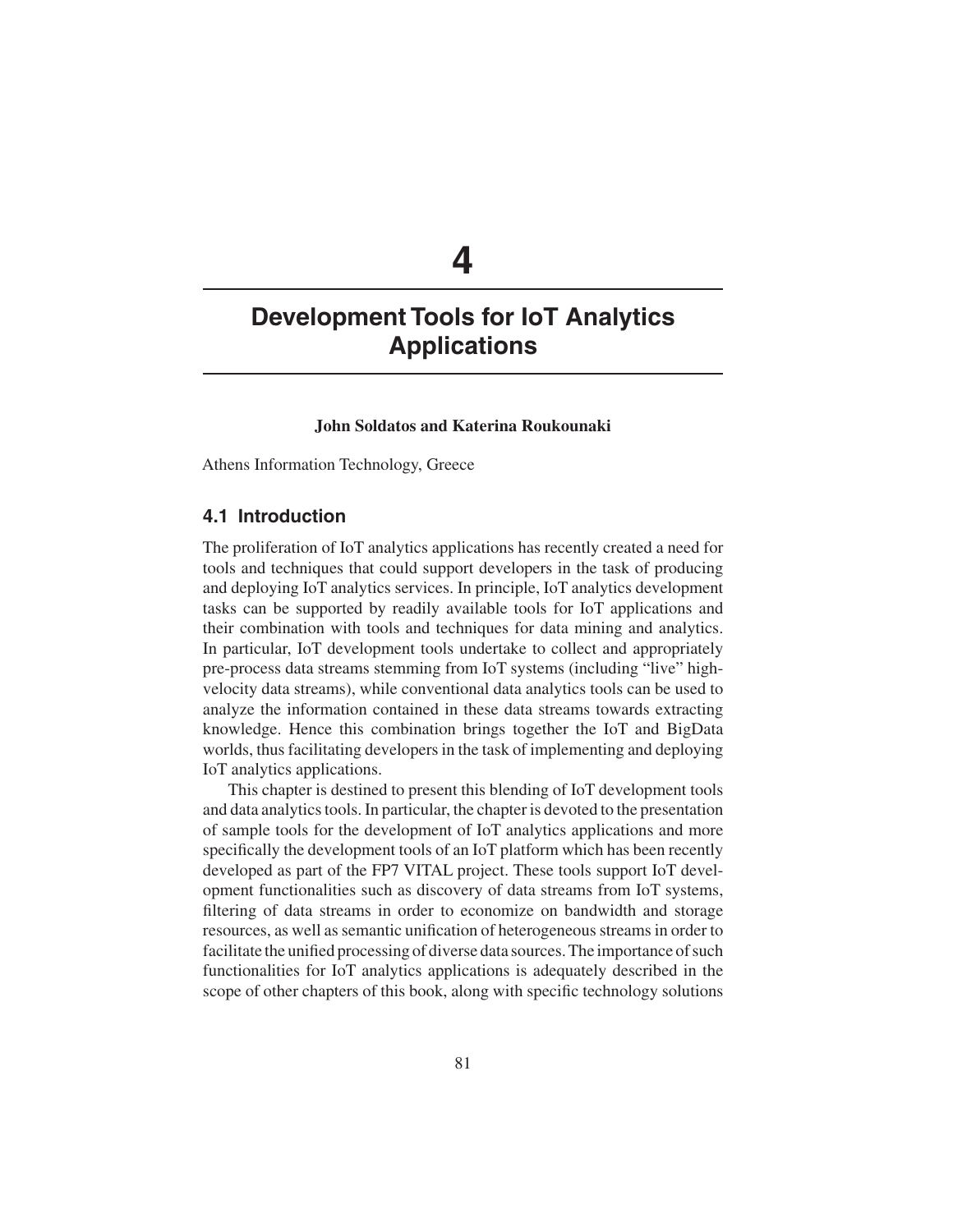for their implementation. The present chapter considers these functionalities as part of the presented development tools infrastructure, which leverages middleware services (e.g., data streams discovery and filtering) of the VITAL platform. Therefore, the chapter introduces these middleware services as well, along with their positioning in the overall architecture of the VITAL platform.

The VITAL development tools are based on the popular Node-RED tool for IoT applications, which has been customized to the needs of the VITAL platform. The customization of the Node-RED tool included also the enhancement of data mining and data analytics functionalities, which are illustrated in the scope of this chapter. Along with the VITAL development tools, the VITAL platform provides also a tool for managing IoT resources (including IoT data sources and data streams), including configuration, security and SLA (Service Level Agreement) management functionalities. The latter can greatly facilitate the monitoring of IoT analytics applications and can be used in conjunction with the VITAL development tools. Therefore, we also present the VITAL development tools as an integral element of the wider suite of tools that support developers in the production of IoT analytics applications. The development and management tools are bundled in an integrated development environment, which is accessible over the web and from a single entry point.

Overall, the chapter is structured as follows: The next paragraph discusses relevant work on development tools for IoT analytics. Following chapters illustrate the VITAL architecture and the middleware services that are used in order to support the functionalities of the tools in the scope of the VITAL platform. Along with these functionalities, the chapter discusses the VITAL development tools with particular emphasis on their add-on features which enhance Node-RED. The discussion includes also insights on the limitations of the development tools, which could be remedied as part of future work. Moreover a dedicated section is devoted to the description of the VITAL management environment. Indicative applications are finally presented in order to illustrate the added-value of the tools and the productivity boost that they can offer to large number of developers of IoT analytics applications.

## **4.2 Related Work**

The provision of development environments for IoT analytics has its roots on tools and techniques for the development for IoT applications and data analytics. IoT development tools provide the means for interfacing to IoT systems towards collecting, filtering and fusing IoT data streams.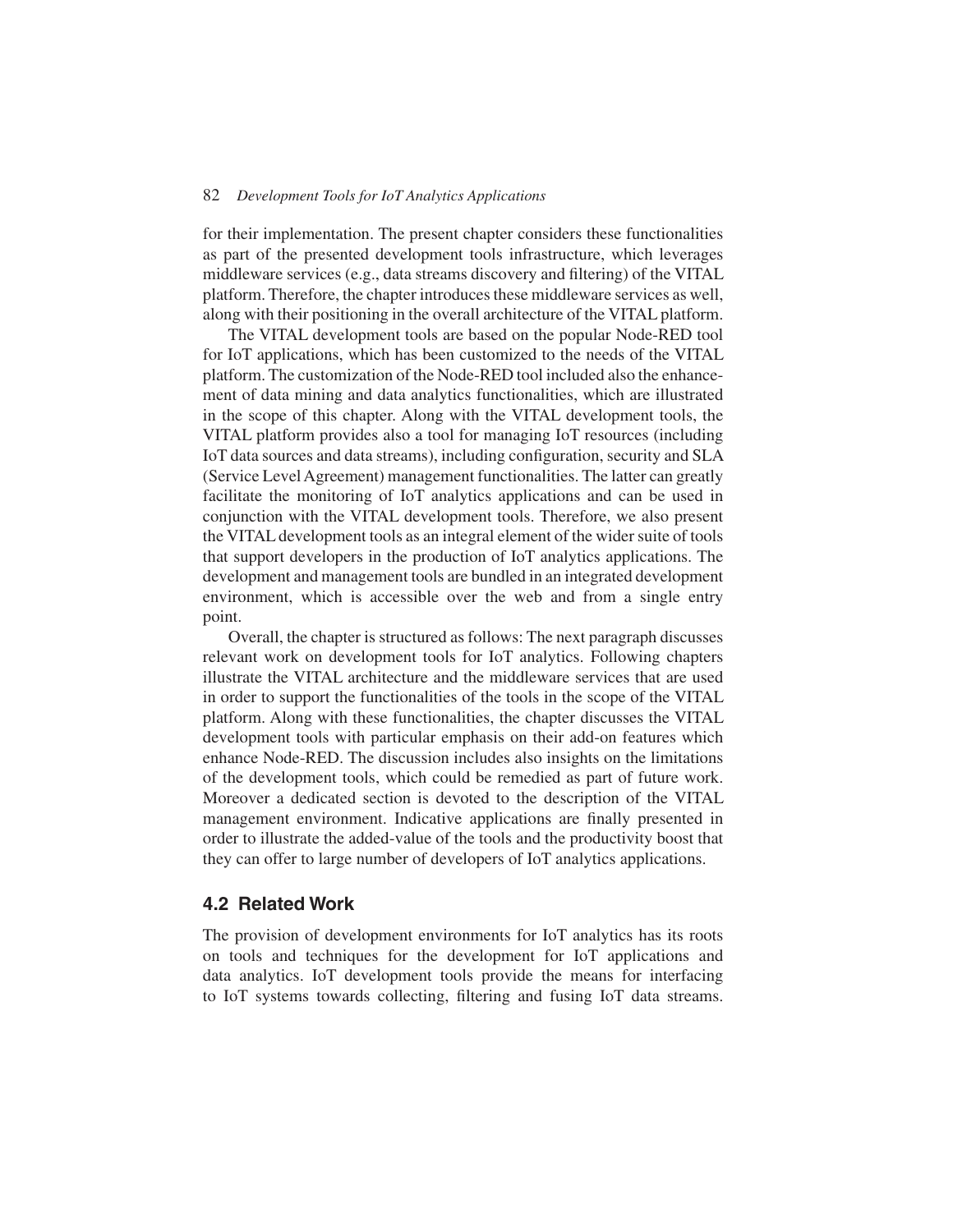At the same time, data analytics environments provide the means for developing and executing data analytics algorithms.

Early IoT development tools have been introduced as part of WSN (Wireless Sensor Network) platforms (e.g. [1, 2]) and RFID (Radio-frequency Identification) platforms (e.g. [3]). Recently we have witnessed the emergence of integrated development environments and tools for wider classes of IoT applications, including visual modelling tools following Model Driven Architectures (MDA) (e.g. [4, 5]).

There have also been IoT development environments associated with mainstream IDE projects, such as Eclipse Kura, which is an Eclipse IoT project that provides a framework for M2M service gateways (i.e., devices that act as mediators in the machine-to-machine and the machine-to-Cloud communication). Kura facilitates the development, deployment and remote management of M2M applications and its use requires only the installation of an Eclipse plugin on the developer's machine. It is based on Java and OSGi, the dynamic module system for Java, and it can be used to turn a Raspberry Pi or a BeagleBone Black into an IoT gateway.

Node-RED is another open-source project that is focused on IoT. This project is reused and extended as part of the prototype implementation presented in this chapter. It is described in the following paragraph in order to facilitate the understanding of the approach and the related implementation.

Integrated Cloud Environments (ICEs) have come to change this workflow, by turning development environments from products into services. ICEs are essentially IDEs that are usually web accessible, and that leverage the Cloud into the software development lifecycle. In order to use an ICE, developers do not need to install any more tools on their machines; all they need to do is log into a web site (that acts as the entry point to the ICE), and start using it. In this case, most of the tasks take place in the Cloud; some ICEs use the Cloud even to store the developers' code.

While IoT tools provide the means for interfacing to data sources towards accessing, processing and combining data streams, they do not typically offer capabilities for analyzing IoT data. Therefore, their use for IoT analytics requires their integration with data analytics libraries and tools such as:

- The Technical Analysis library (http://ta-lib.org/), which is an open source library that enables technical analysis of financial markets data.
- The Java Universal Network Graph (http://jung.sourceforge.net/), which enables the analysis and visualization of graph or network based data (e.g., social networks data).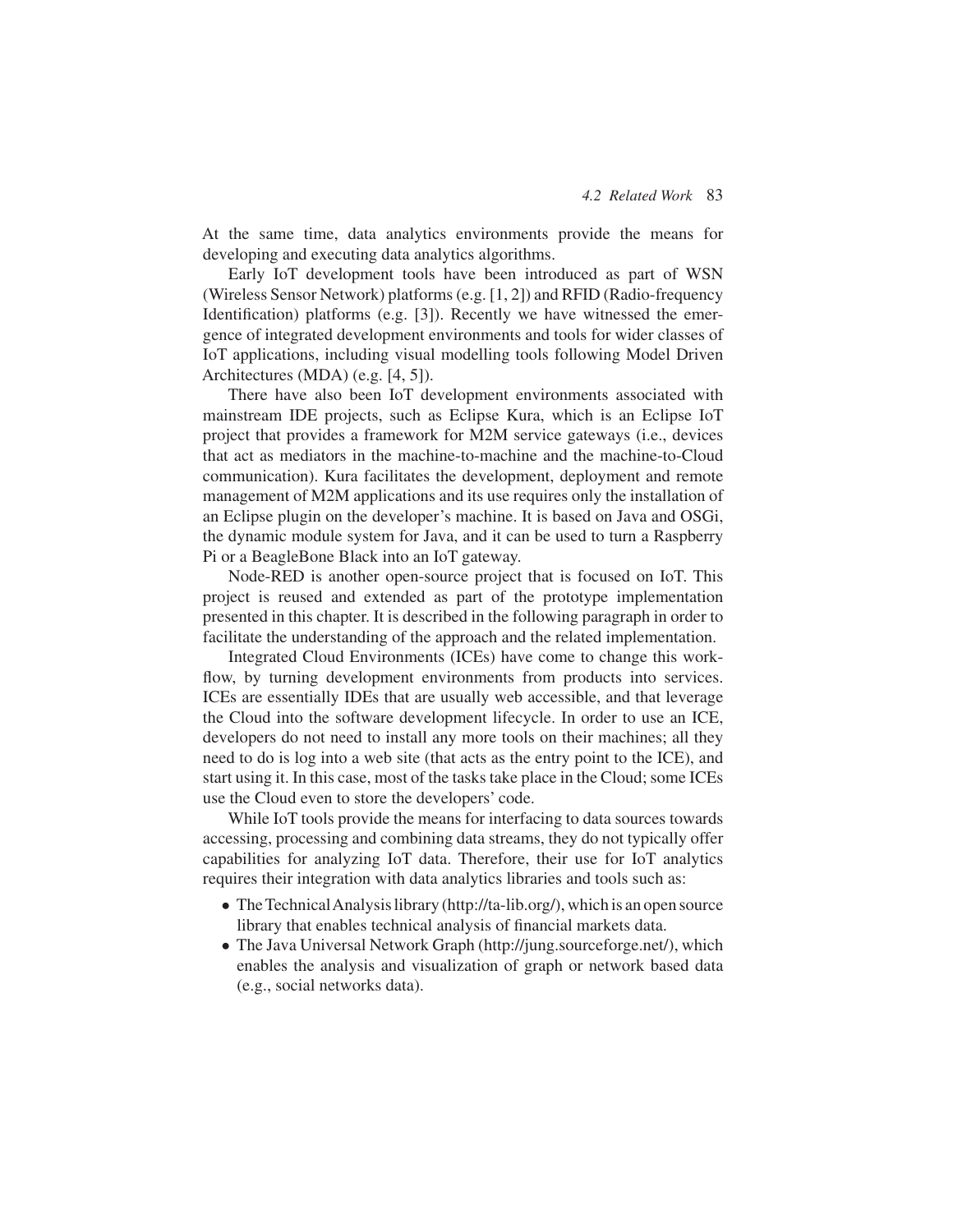- The GeoTools (http://www.geotools.org/) toolkit, which enables the manipulation of GIS data, including the analysis of their spatial and non-spatial attributes or GIS data.
- The R project (https://www.r-project.org/), a highly extensible environment, which enables the execution of a wide variety of statistical (e.g., linear and nonlinear modelling, classical statistical tests, time-series analysis, classification, clustering) and graphical techniques.

The scope of the work that is presented in following paragraphs, involves the integration of the R project within an enhanced version of the Node-RED tool, as part of an integrated development environment offer by the VITAL smart cities platform (developed in the scope of the FP7 VITAL project). Note that the integration of IoT tools with data analytics tools is also evident in the scope of popular public cloud environment (such as the Amazon EC2 and the Microsoft Azure cloud services), which provide functionalities for IoT applications development along with data analytics toolkits.

# **4.3 The VITAL Architecture for IoT Analytics Applications**

The VITAL IoT development environment is an integral part of the VITAL smart cities platform. This platform provide a range of tools and techniques for developing, deploying, managing and operating IoT applications in smart cities, including applications that leverage data and services from multiple IoT systems and data sources. The latter applications are based on the semantic interoperability features of the VITAL platform, which enable the repurposing and reuse of services and datasets from multiple IoT systems. An overview of the VITAL platform is provided in Figure 4.1.

The main components of the platform are:

• **Platform Provider Interface (PPI)**: The PPI is an abstract interface to underlying IoT systems and data sources, including the large number of legacy IoT systems that are nowadays available in the scope of digitally mature cities. PPI provides access to both metadata and data of the underlying systems, In particular, the information that is specified in the PPI covers system-level information, information about the internet-connected objects of the system, sensors-based observations' information (data), as well as metadata for managing SLAs (Service Level Agreements) between the operator of the VITAL platform (e.g., city authorities, telecom services providers) and the operators of the individual IoT systems.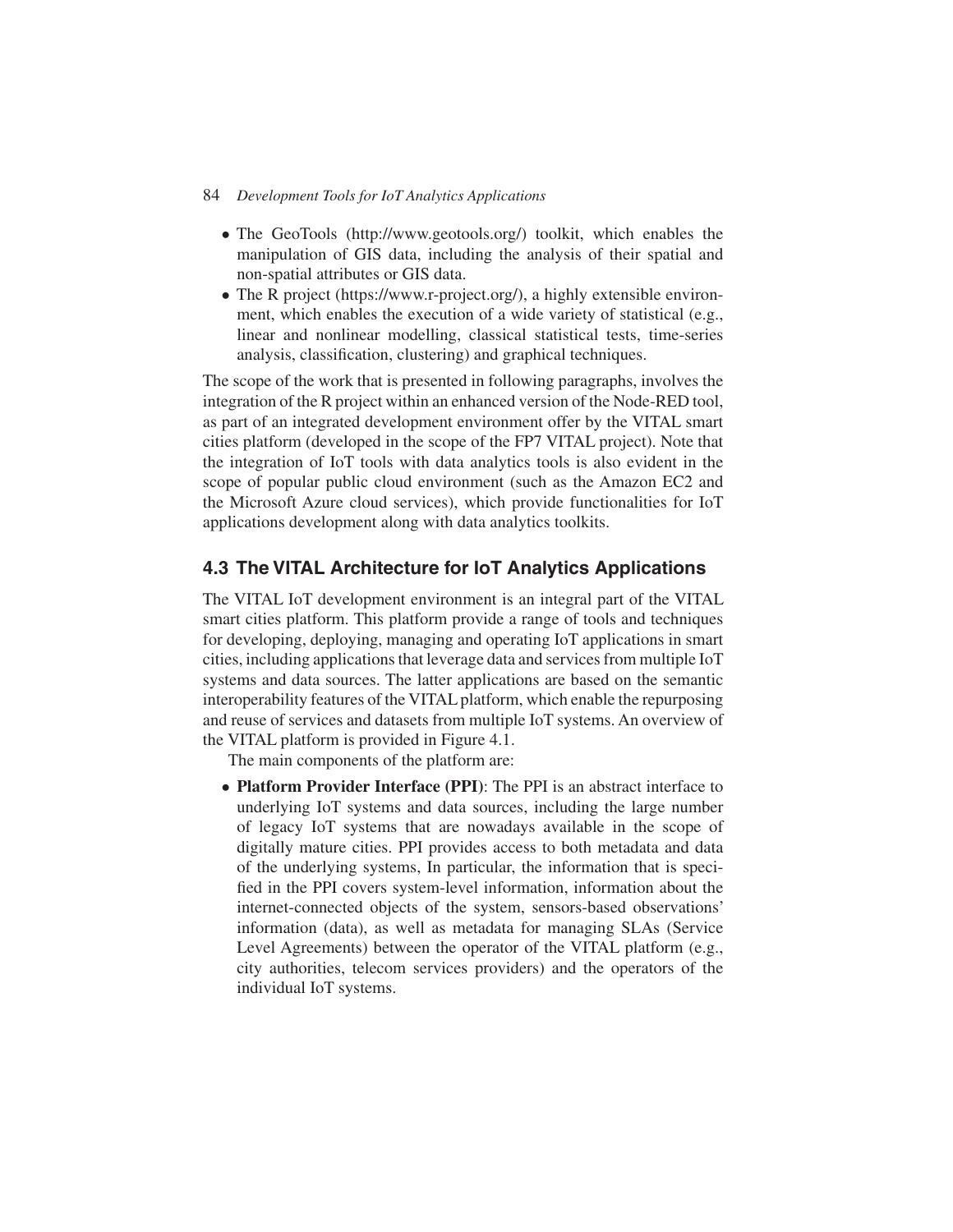

Figure 4.1 VITAL platform architecture.

• **Data Management Service (DMS)**: This is a data service (empowered by scalable operational databases), which persists and manages data from all of the underlying IoT systems. Data within the DMS are semantically unified, since they comply with the same data model (schema, ontology). Note that the DMS provides interoperable cached data from the various IoT systems, thus providing a foundation for the provision of a range of Data-as-a-Service (DaaS) services.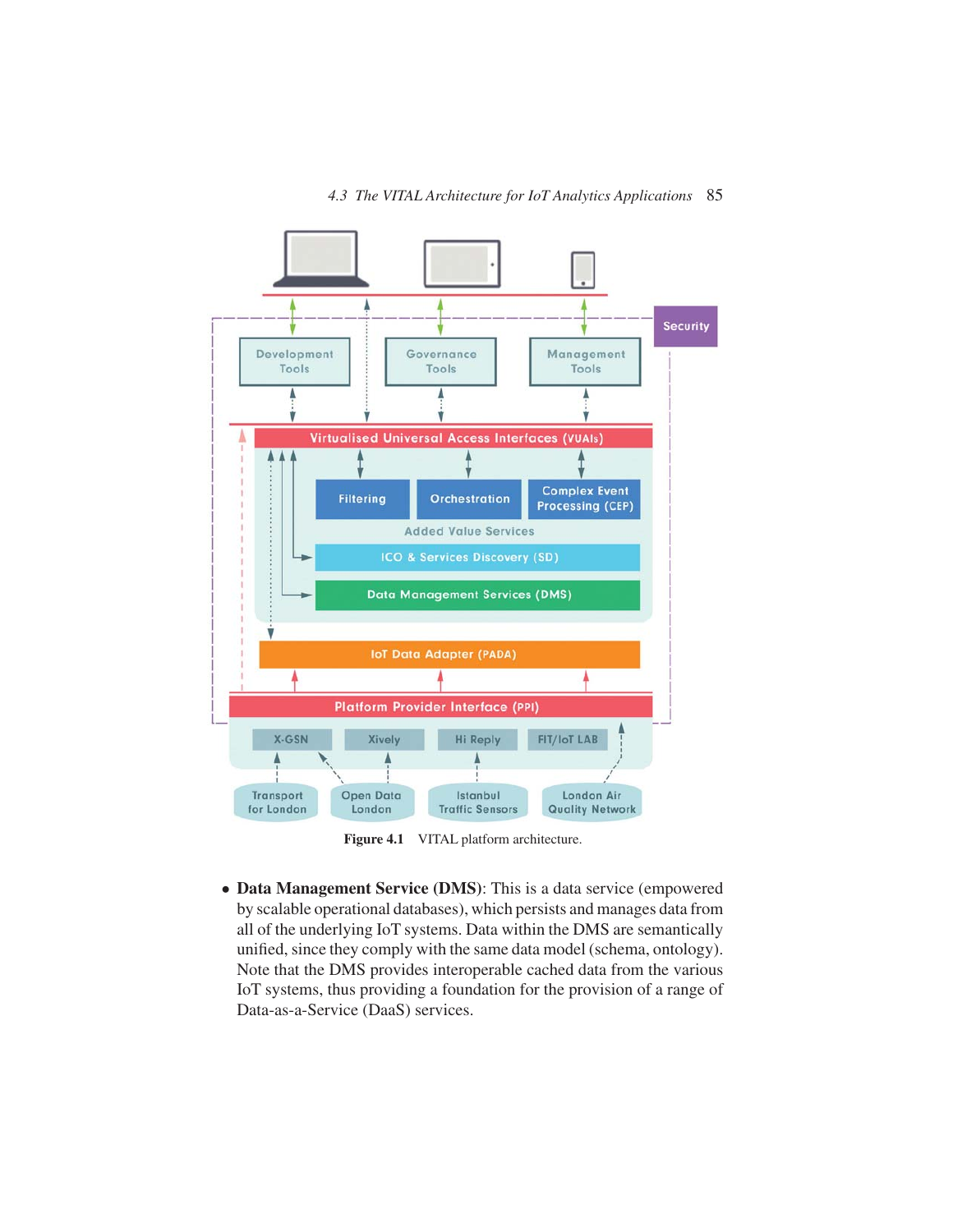- **IoT Data Adapter (PADA)**: This component manages the subscriptions of the VITAL platform to IoT systems and data sources, through the management of PPIs. It therefore provides functionalities for registering and deregistering PPIs as data contributors to the DMS, while at the same time managing data acquisition from the IoT systems to the DMS (according to a publish-subscribe paradigm).
- **IoT Service Discovery (SD)**: This component enables the discovery of services, sensors, internet-connected devices and other IoT resources. In the SD context, the term "services" refers to services provided by the VITAL platform (possibly assembled based on the orchestrator component) rather than to low-level services provided by the IoT systems. The latter are typically accessible through PPIs.
- **Filtering and Complex Event Processing (CEP)**: These components offer data filtering and event generation functionalities based on data streams residing with the DMS. The filtering components support static data processing, with emphasis on threshold-based filtering and resampling.At the same time, CEP supports both static and dynamic processing of IoT streams.
- **Orchestration**: This component provides functionalities for composing workflows, thus enabling the orchestration of (composite) IoT services based on more elementary ones. As already outlined, composite IoT services produced by the orchestrator are registered to the SD component.
- **VUAIs (Virtualized Unified Access Interfaces)**: These are interfaces enabling IoT system agnostic access to data and services of the VITAL platform.

On top of the VITAL platform, three distinct environments are offered, namely:

- A management environment providing FCAPS (Fault Configuration Accounting Performance and Security) management functionalities for the VITALmodules, but also for the data and services from the underlying IoT systems.
- A governance environment enabling the configuration of the VITAL platform (including configuration of its individual modules) according to the needs and characteristics of a given urban environment. The governance environment takes into account information and parameters such as the geography and the demographics of the city in order to appropriately customize the operation of the VITAL platform.
- A development environment for producing smart city applications based on the VITAL platform. It extends the popular Node-RED tool on the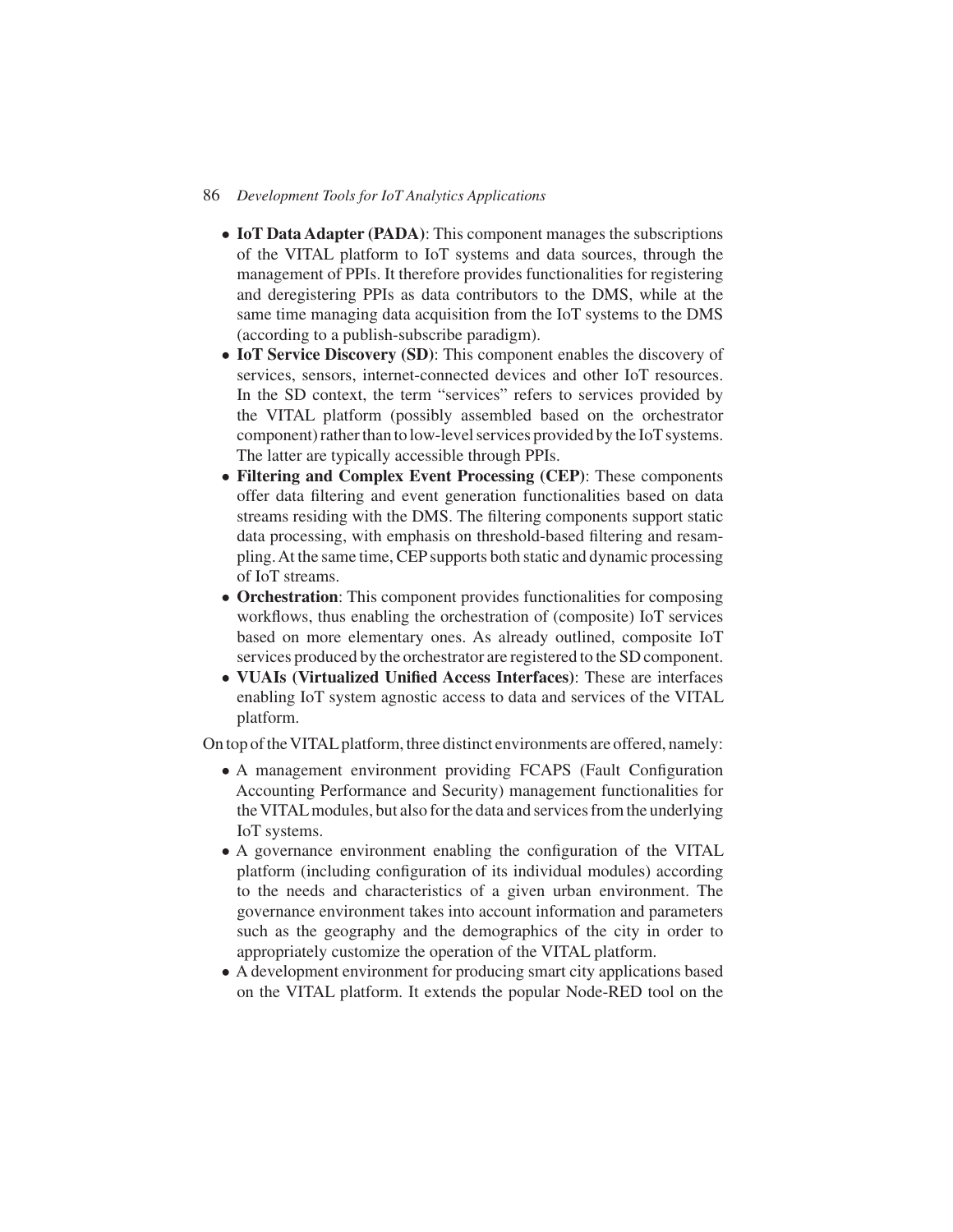basis of functionalities for the VITAL modules, thus enabling developers to combine VITAL functionalities (e.g., orchestration, filtering, semantic interoperability) with the rich set of Node-RED functionalities. It also integrates the R project in order to boost the development of IoTAnalytics applications.

Following paragraphs illustrate the VITAL development environment, as a concrete example of a tool that facilitates the development of IoT Analytics applications.

# **4.4 VITAL Development Environment**

#### **4.4.1 Overview**

The primary goal of the VITAL development environment is to integrate all functionalities provided by the VITAL platform and make them accessible to smart city application developers through a single tool, the VITAL development tool. To this end, the various functionalities of the VITAL platform are integrated into the tool based on VUAIs, which are currently implemented as RESTful web services. This renders Node-RED ideal as the basis for the implementation of the VITAL development tool. Furthermore, the growing number of nodes (i.e. development functionalities) that are available for Node-RED, as well as its simplicity, user-friendliness, extensibility and popularity led to the selection of Node-RED as a basis for developing the VITAL tool. As shown in Figure 4.2, the VITAL development tool is based on the enhancement of Node-RED with a number of VITAL-related nodes, as well as with functionalities provided by the R project (and associated programming language for statistical computing and graphics). The result of this enhancement process is an easy-to-use tool that also enables its users to perform a number of VITAL-related (e.g. retrieval of IoT system metadata) and data analysis (e.g. data value prediction or data clustering) tasks, based on the exploitation of the VITAL platform.

A short overview of the extra nodes that have been added to the core node palette of Node-RED for the purpose of supporting and exposing the VITAL functionalities follows.

# **4.4.2 VITAL Nodes**

In order to expose the functionalities provided by the VITAL platform through the VITAL development tool, a number of new Node-RED nodes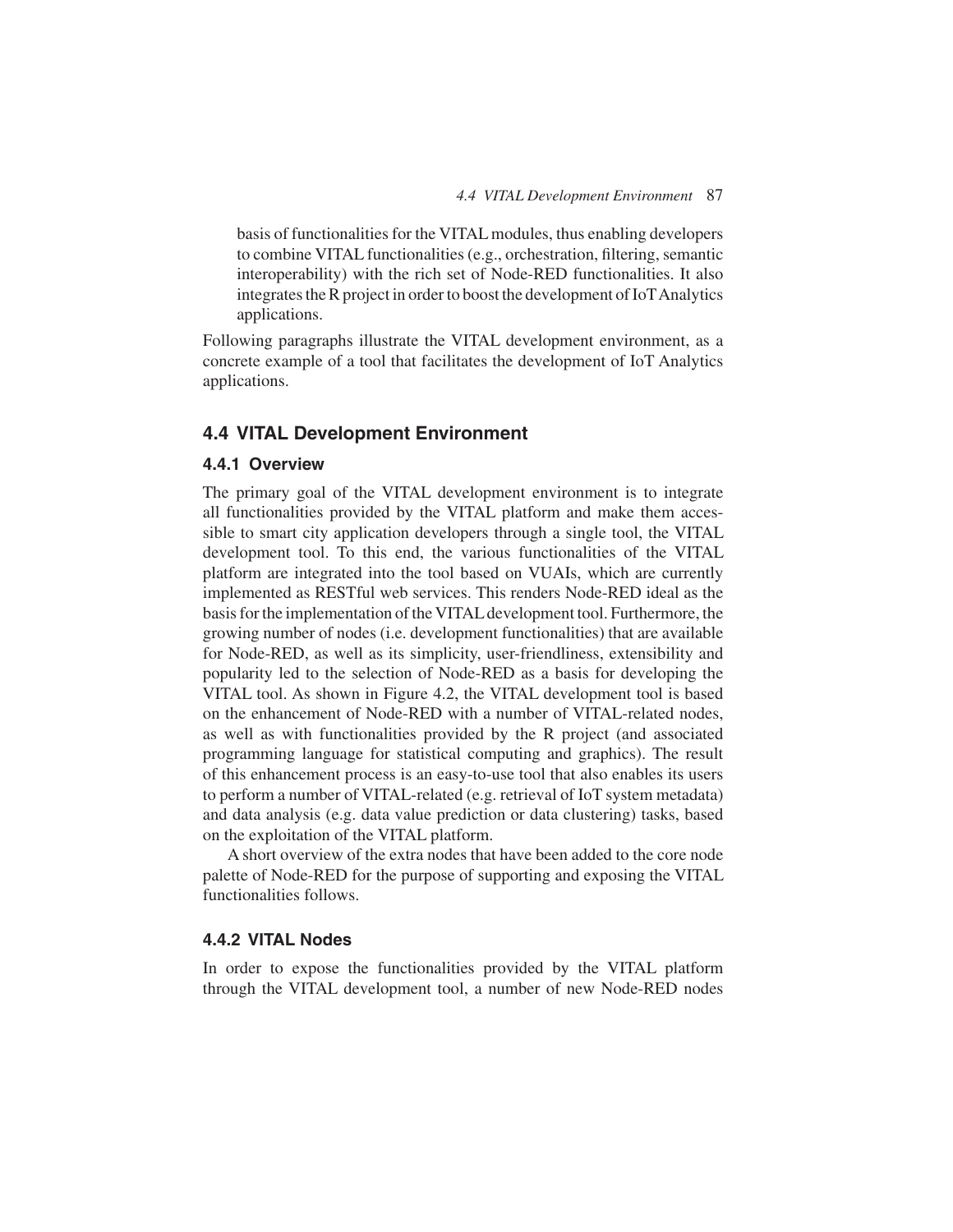

**Figure 4.2** Elements of the VITAL development tool.

were created and added to the tool. More specifically, the node palette was complemented with the following node categories: (1) **ppi** that contains nodes to use in order to communicate directly with PPI-compliant IoT systems and data sources, (2) **data** that contains nodes that expose the functionalities provided by the DMS, (3) **discovery** that contains nodes that enable the discovery of different types of IoT resources, and (4) **filtering** that contains nodes that expose the filtering functionalities provided by the VITAL platform.

## **4.4.2.1 PPI nodes**

Each node in the **ppi** category corresponds to a primitive specified as part of the Platform Provider Interface.

## **4.4.2.2 System nodes**

**System** nodes are used to retrieve metadata about a PPI-compliant IoT system. When a system node receives a message, the node accesses the relevant primitive of the PPI implementation exposed by that system, and puts the result (i.e., the system metadata) into the message it finally sends out.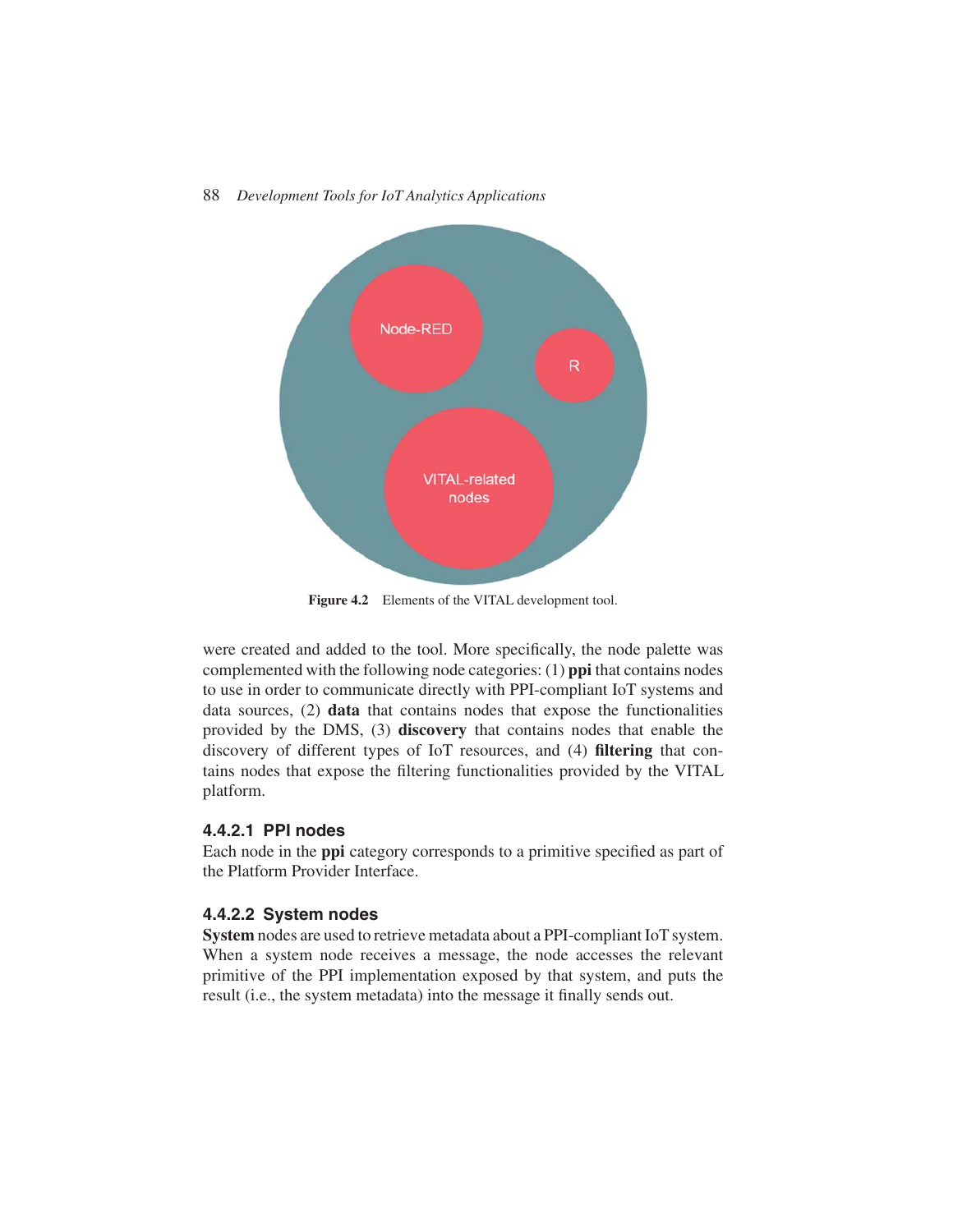# **4.4.2.3 Services nodes**

**Services** nodes retrieve metadata about the IoT services that a PPI-compliant IoT system provides. The message that a services node receives may contain information, which is used to filter the services to retrieve metadata for (based on their **ID** and **type**), whereas the message that a services node sends contains the retrieved service metadata.

# **4.4.2.4 Sensors nodes**

**Sensors** nodes are function nodes that retrieve metadata about sensors that an IoT system manages. The messages sent to these nodes can be used to filter the sensors to retrieve metadata for (based on their **ID** and **type**), whereas the messages sent by these nodes contain the retrieved sensor metadata.

## **4.4.2.5 Observations nodes**

**Observations** nodes are function nodes that pull observations made by sensors managed by a PPI-compliant IoT system. Input messages may contain information, which can be used to filter the observations to fetch (based on the **sensor** that made them, the observed **property** and the **time** when they were made), whereas output messages contain the retrieved observations.

#### **4.4.2.6 DMS nodes**

Nodes that expose functionalities provided by the DMS component of the VITAL platform fall into the **data** category.

#### **4.4.2.7 Query systems**

**Query systems** nodes query DMS for systems that meet specific criteria. The message that a query systems node receives contains a **query**, whereas the message that it sends out contains the metadata about all IoT systems that are registered with the VITAL platform and match the query.

### **4.4.2.8 Query services**

**Query services** nodes are used to retrieve information about IoT services based on specific criteria. Input messages contain **queries**, whereas output messages contain metadata about IoT services that match those queries.

### **4.4.2.9 Query sensors**

**Query sensors** nodes query DMS for internet-connected objects that meet specific criteria. The messages sent to these nodes contain a **query**, whereas the messages that these nodes send as a response contain metadata about all internet-connected objects that match the given query.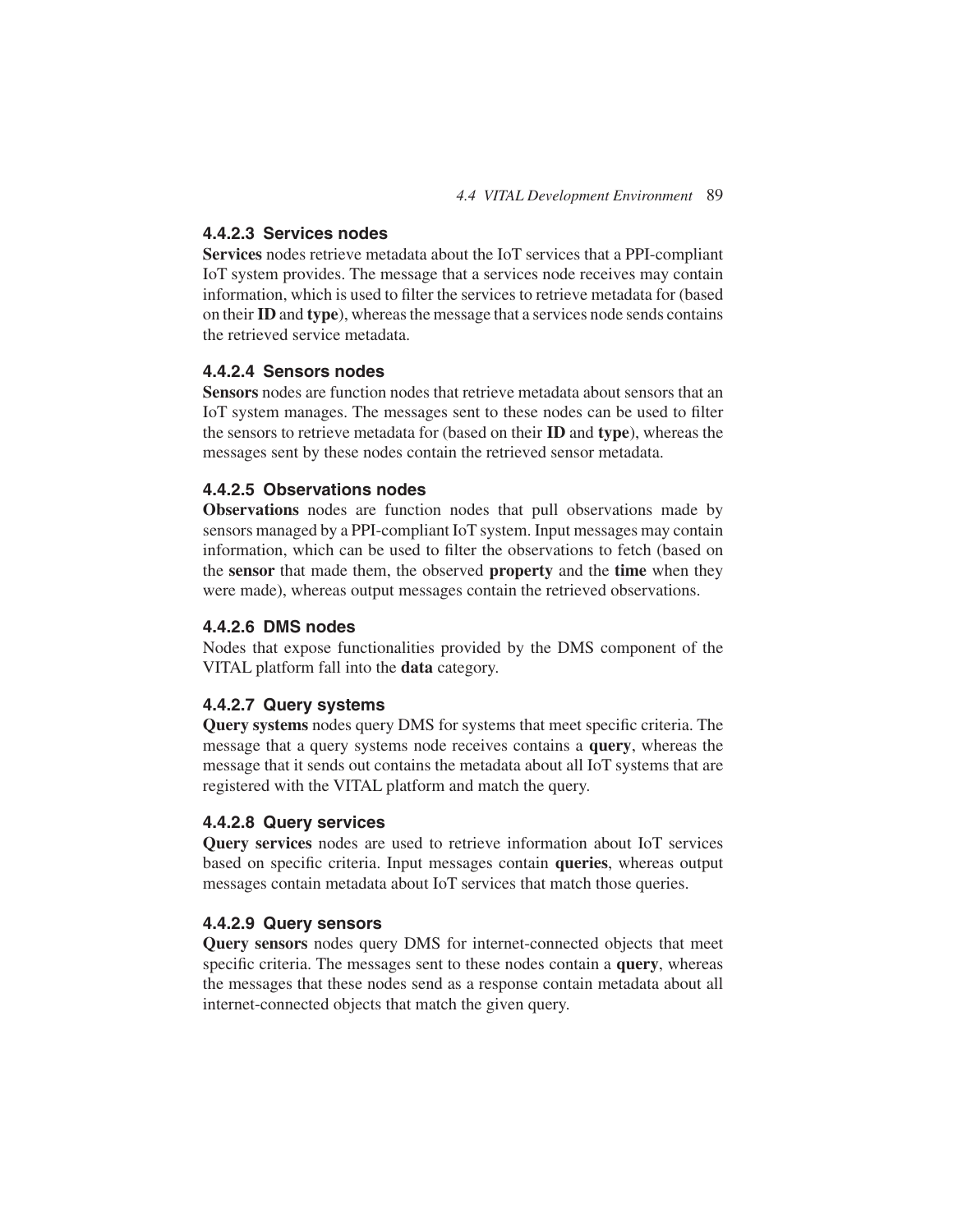#### **4.4.2.10 Query observations**

**Query observations** nodes query DMS for observations. The message that a query observations node receives contains a **query**, whereas the message that a query observations node sends contains observations based on the given query.

#### **4.4.2.11 Discovery nodes**

The **discovery** node category groups together all Node-RED nodes that enable the discovery of different types of IoT resources by leveraging the discovery functionalities provided by the VITAL platform.

#### **4.4.2.12 Discover systems nodes**

**Discover systems** nodes are used to discover systems based on their **type** and/or **spatial context**. The messages sent to discover systems nodes contain the criteria, whereas the messages sent by these nodes contain the metadata about the systems that meet these criteria.

## **4.4.2.13 Discover services nodes**

**Discover services** nodes enable the discovery of services based on specific criteria. Input messages may contain a **type** and a **system** URI, and output messages contain the available metadata about all services of that type that are provided by that system.

# **4.4.2.14 Discover sensors nodes**

**Discover sensors** nodes are used to discover sensors based on their **position** (current or within a specified **time window**), **type**, **movement pattern**, **connection stability**, and whether they provide a **localizer service**. Input messages contain the criteria that sensors must meet, whereas output messages contain metadata about the sensors that meet them.

## **4.4.2.15 Filtering nodes**

Filtering nodes are used to access the VITAL filtering functionalities.

# **4.4.2.16 Threshold nodes**

**Threshold** nodes perform threshold-based filtering to the values collected from a specific internet-connected object, for a specific property, in a specific area, and within a specific time interval. Messages sent to threshold nodes contain **criteria**, based on which to retrieve observations, a **threshold** value, and a **relation**, and messages sent by these nodes contain all values that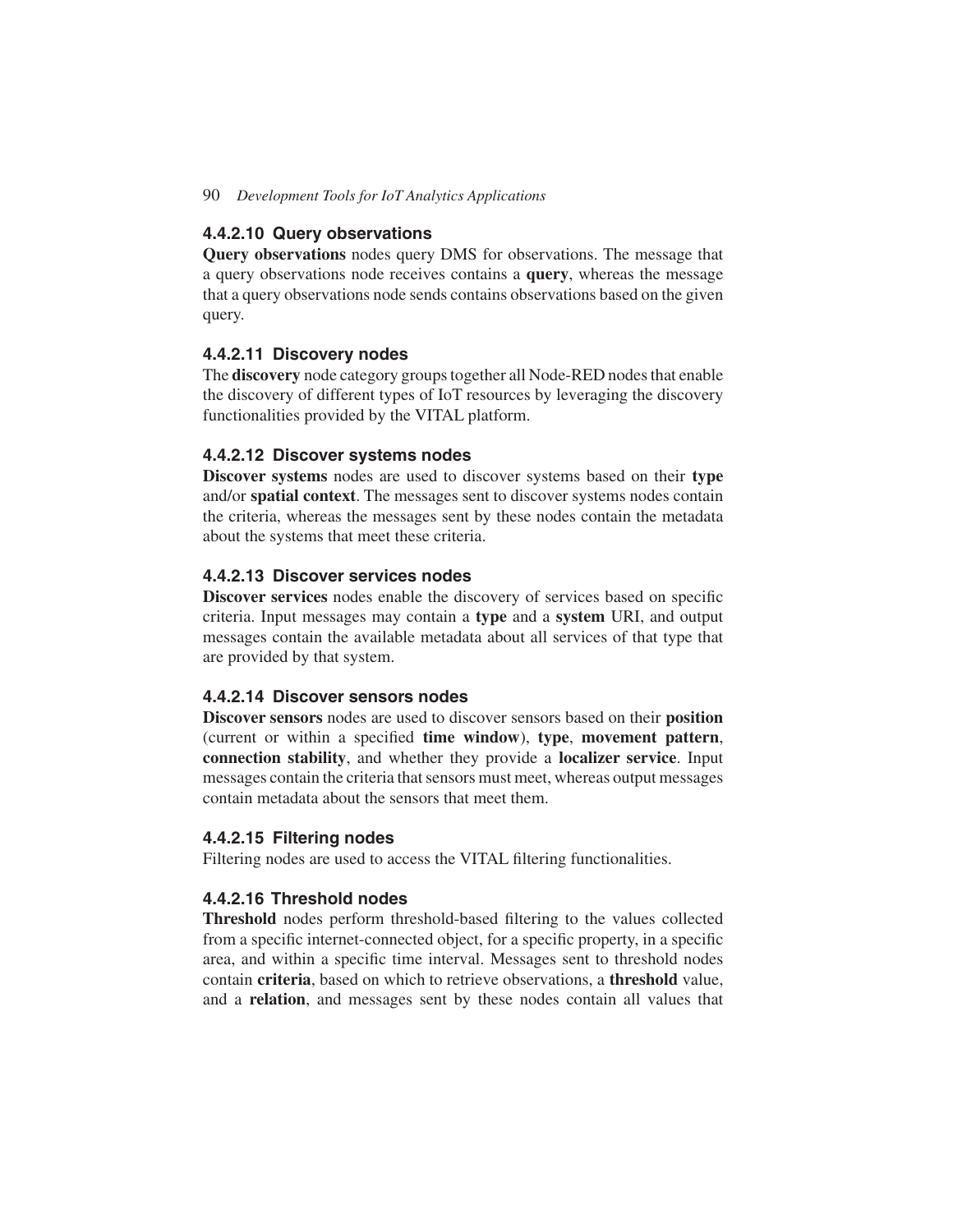meet the specified criteria and have the specified relation with the specified threshold.

### **4.4.2.17 Resample nodes**

**Resample** nodes are used to resample (down-sample or up-sample) data streams using a different time interval than the one they were initially sampled with. Input messages specify the **data stream** (i.e., the **sensor** and the observed **property**), the new **time interval**, and the **time period**, over which to perform the resampling, whereas output messages contain the resampled observations.

# **4.5 Development Examples**

# **4.5.1 Example #1: Predict the Footfall!**

The purpose is to implement a web page that shows a map of Camden town. When the user clicks anywhere on that map, a pop-up appears that informs the user about the people that are expected to be walking around that area during the next hour. The expected result is shown in Figure 4.3.

In order to provide the required functionality, two flows were created using the VITAL development tool. The first flow is a web service that responds with the static HTML page that contains the Camden map. The second flow is a web service that given a location responds with a prediction for the number of people in that area within the next hour. Both flows are depicted in Figure 4.4.

The second flow receives a location, uses a **query sensors** node to find the footfall sensor that is closer to that location, uses an **observations** node to retrieve observations collected from that sensor in the last ten days, and finally leverages the **rstats** package to predict the value of that sensor in the next hour.

#### **4.5.2 Example #2: Find a Bike!**

The purpose is to build a web page that people that move in London can use in order to find out whether there are any bikes available near them. The user specifies their location on the map, and as a result a marker appears on the map for each docking station within a 500 m radius that has at least one available bike. Figure 4.6 shows the implemented web page.

Figure 4.7 depicts the two flows that were implemented for the purposes of this example. The first flow implements the web service that returns the static HTML page. The second flow receives the current location of the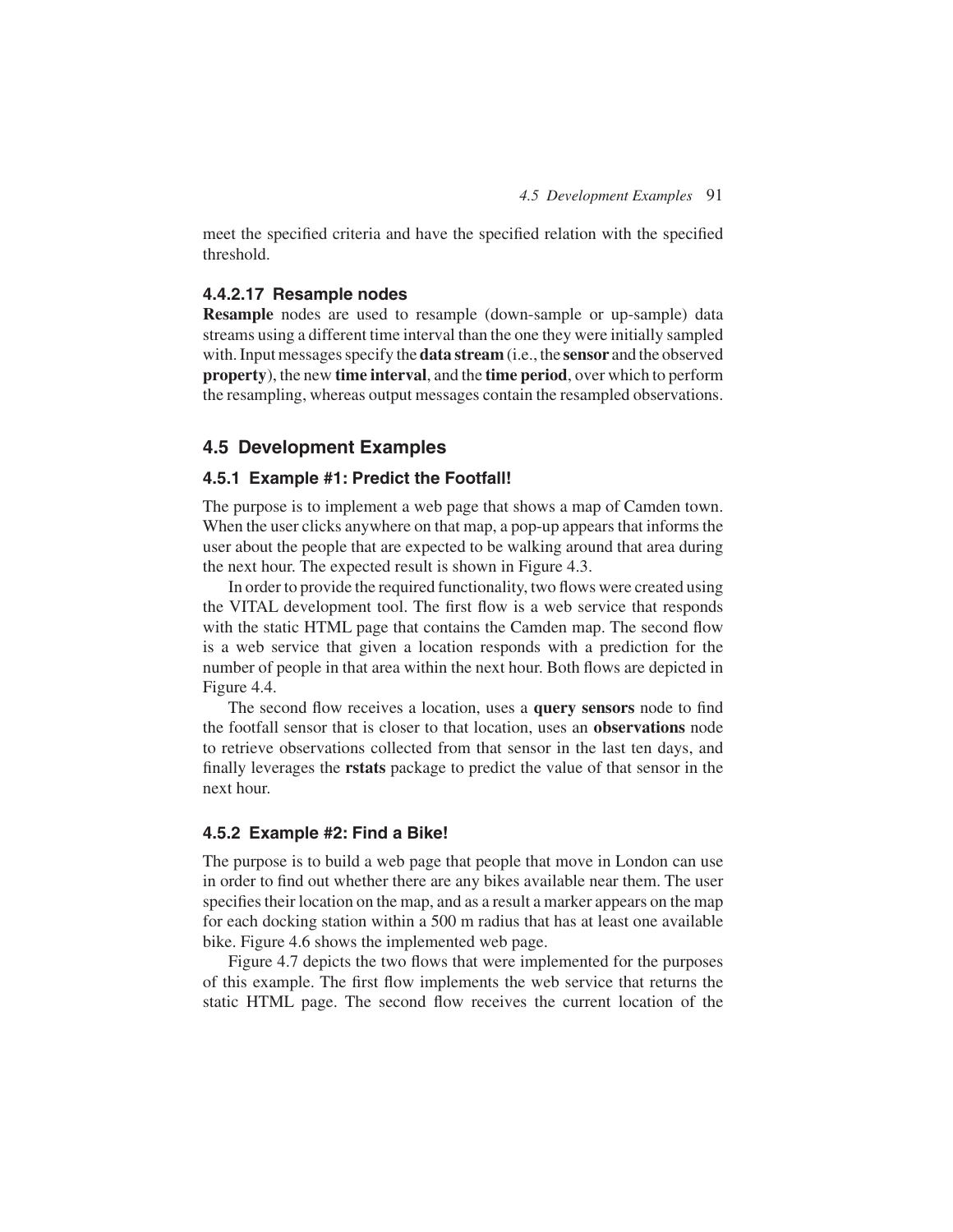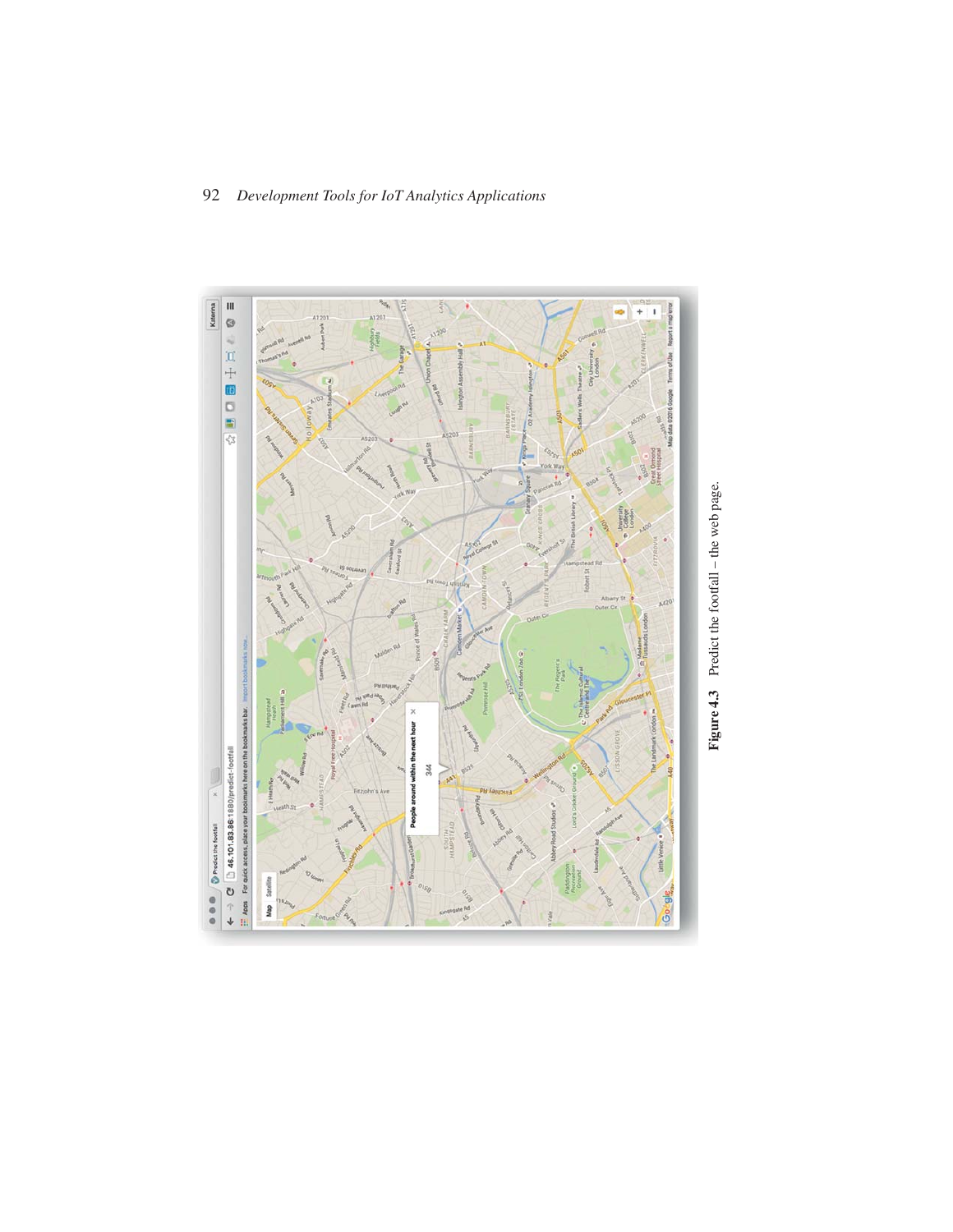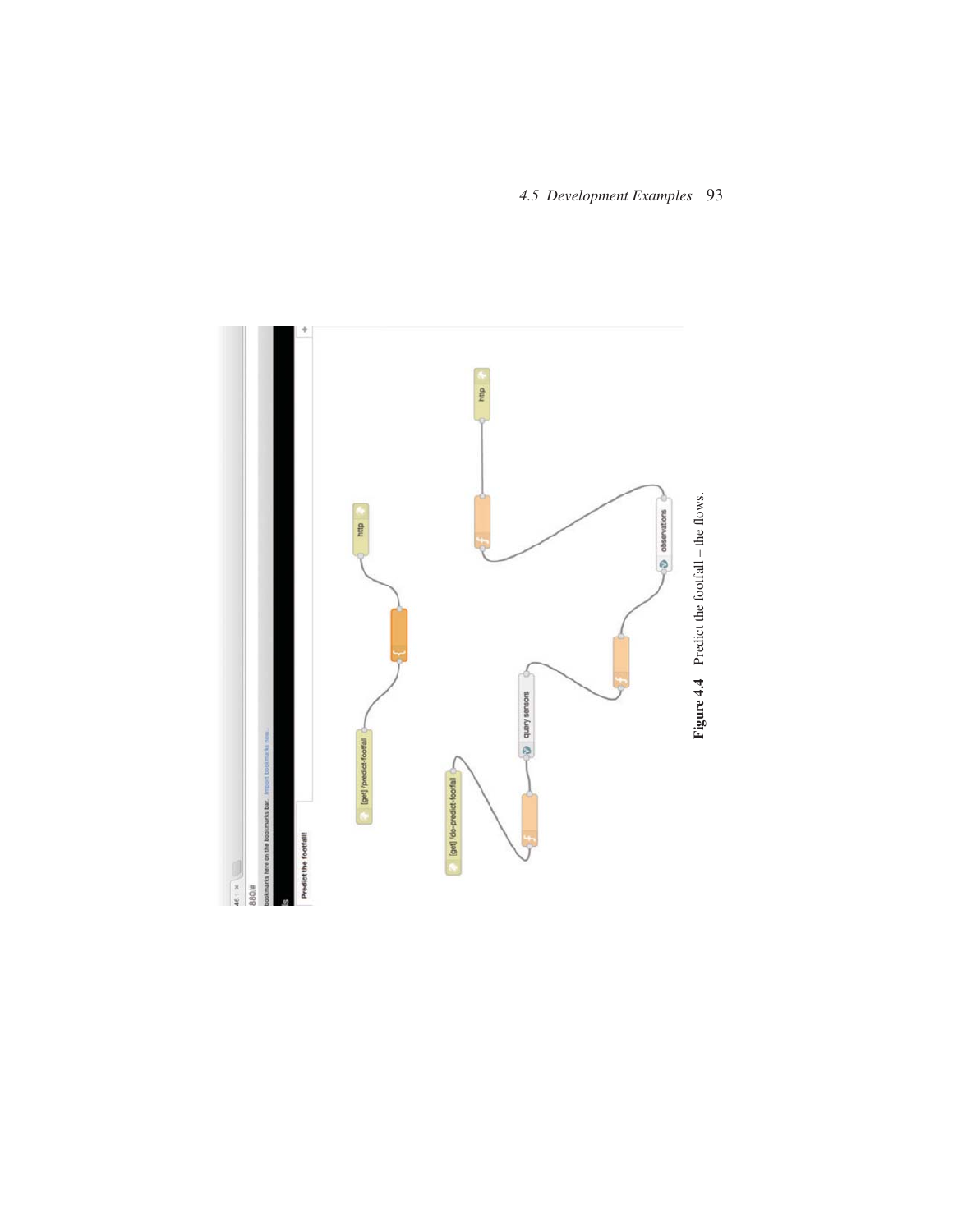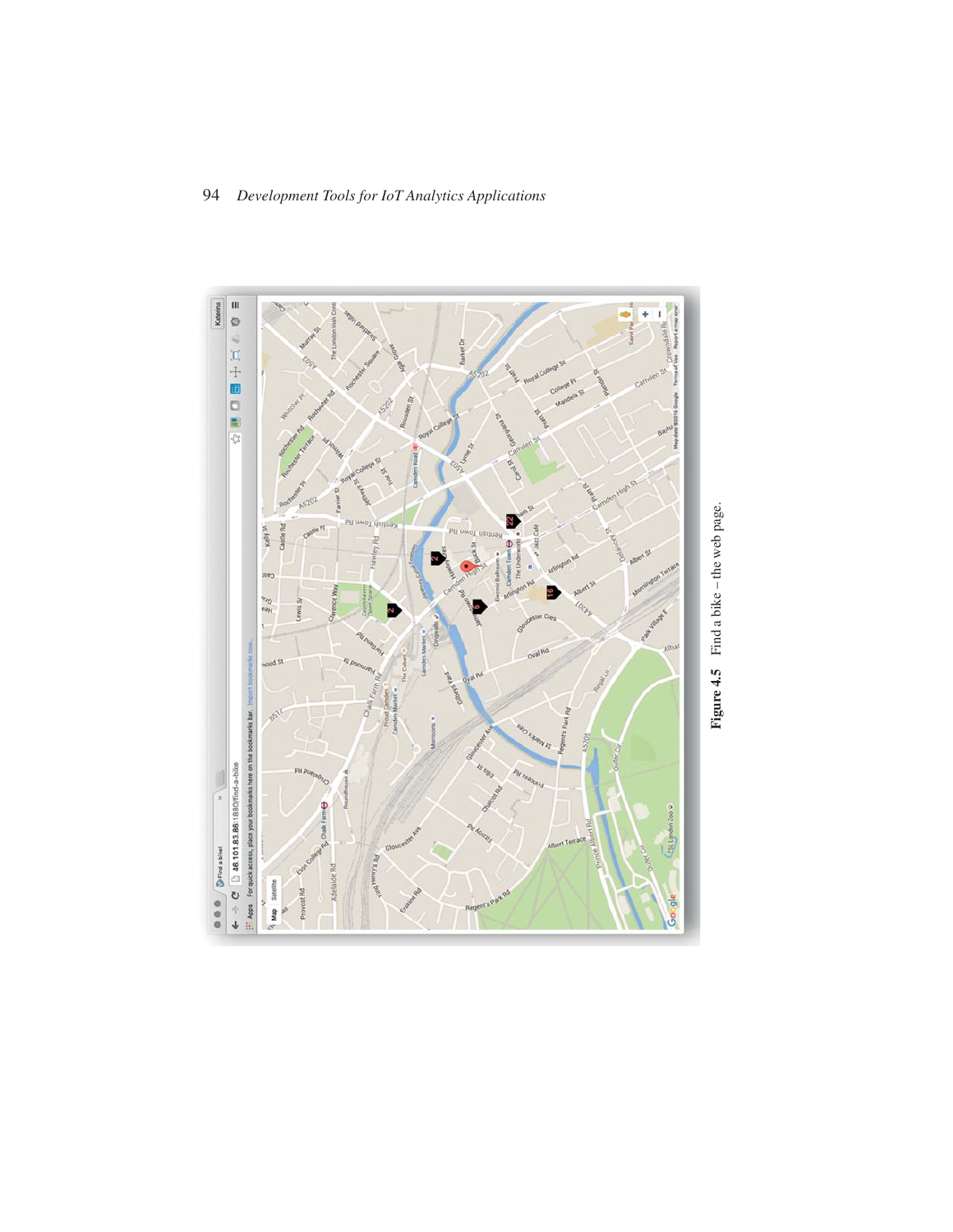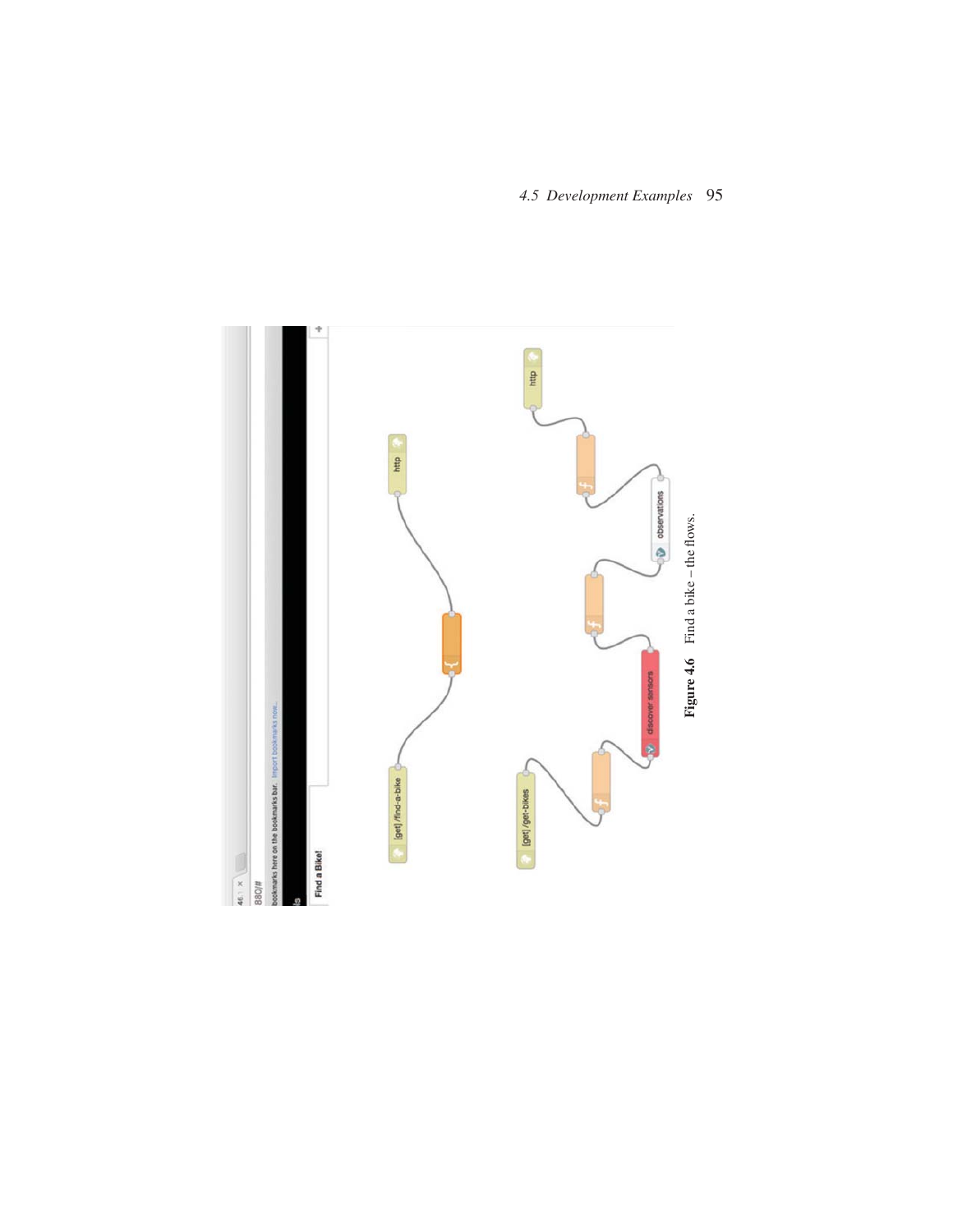user (that they have specified by clicking on the map), discovers all docking stations in that area (using a **discover sensors** node, since docking stations are essentially sensors), finds out how many available bikes each one of these stations has (using an **observations** node, since this implies the retrieval of the last observation made by each one of the corresponding sensors), and finally responds with the locations of the stations that have at least one available bike.

# **4.6 Conclusions**

As IoT analytics applications, proliferate developers are starving for tools that can boost their development productivity. The wide array of emerging tools for IoT and data analytics applications are not enough to maximize developers' productivity, when used in isolation. Their combination and integration is therefore needed in order to achieve multiplicative benefits, i.e. leverage productivity benefits from both analytics and IoT tools. Moreover, in several cases the integration of data streaming concepts is also important, given the high velocity of IoT data streams. Integration of data streaming tools was not extensively presented in the scope of the Chapter, as VITAL stores IoT data into a scalable datastore in a semantically unified manner. However, the presented approach demonstrates also the merits of semantic interoperability for the development of added-value IoT analytics applications in smart cities, notably applications that leverage and process data from multiple IoT systems and data sources, which have typically been developed and deployed independently.

## **Acknowledgements**

Part of this work has been carried out in the scope of the VITAL project (www.vital-iot.eu), which is co-funded by the European Commission in the scope of the FP7 framework programme (contract No. 608662).

## **References**

- [1] Karl Aberer, Manfred Hauswirth, Ali Salehi. *Infrastructure for Data Processing in Large-Scale Interconnected Sensor Networks*. MDM 2007: 198–205.
- [2] Ioannis Chatzigiannakis, Georgios Mylonas, Sotiris E. Nikoletseas. *50 ways to build your application: A survey of middleware and systems for Wireless Sensor Networks*. ETFA 2007: 466–473.